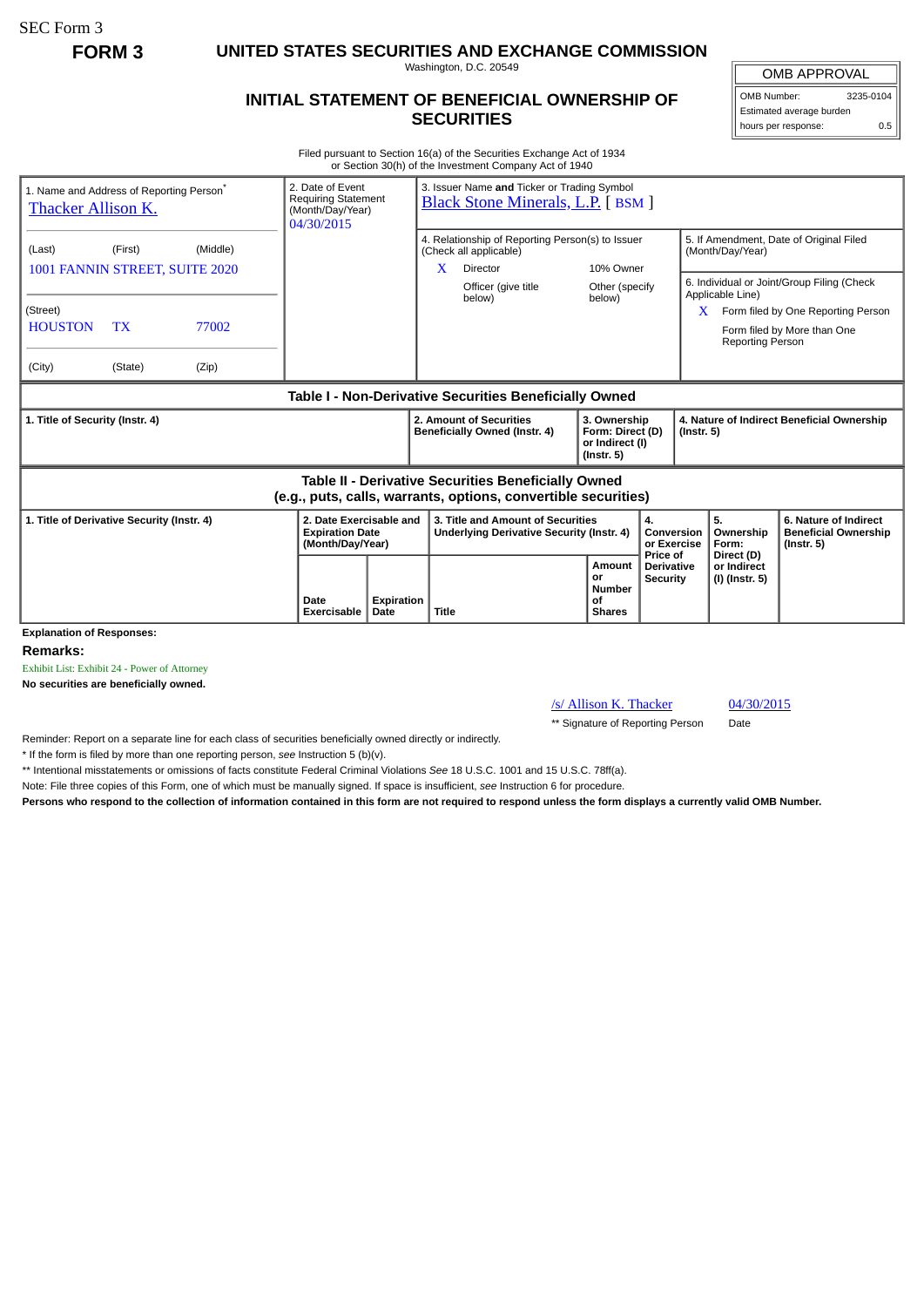## POWER OF ATTORNEY FOR EXECUTING FORMS 3, 4 AND 5

Know all by these present, that the undersigned hereby constitutes and appoints each of Thomas L. Carter, Jr., Marc Carroll, and Steve Putman, individually, the undersigned's true and lawful attorney-in-fact, with respect to the undersigned's beneficial ownership of securities of Black Stone Minerals, L.P., to:

- (1) execute for and on behalf of the undersigned Forms 3, 4 and 5 (including amendments thereto) in accordance with Section  $16(a)$  of the Securities Exchange Act of 1934 and the rules thereunder;
- (2) do and perform any and all acts for and on behalf of the undersigned that may be necessary or desirable to complete and execute any such Form 3, 4 or 5, complete and execute any amendment or amendments thereto, file such Form with the United States Securities and Exchange Commission and any stock exchange or similar authority, and provide a copy as required by law or advisable to such persons as the attorney-in-fact deems appropriate; and
- (3) take any other action of any type whatsoever in connection with the foregoing that, in the opinion of the attorney-in-fact, may be of benefit to, in the best interest of, or legally required of the undersigned, it being understood that the documents executed by the attorney-in-fact on behalf of the undersigned pursuant to this Power of Attorney shall be in such form and shall contain such terms and conditions as the attorney-in-fact may approve in the attorney-in-fact's discretion.

The undersigned hereby grants to each such attorney-in-fact full power and authority to do and perform any and every act and thing whatsoever requisite, necessary or proper to be done in the exercise of any of the rights and powers herein granted, as fully to all intents and purposes as the undersigned might or could do if personally present, with full power of substitution or revocation, hereby ratifying and confirming all that the attorney-in-fact, or the attorney-in-fact's substitute or substitutes, shall lawfully do or cause to be done by virtue of this power of attorney and the rights and powers herein granted. The undersigned acknowledges that the foregoing attorneys-in-fact, and their substitutes, in serving in such capacity at the request of the undersigned, are not assuming (nor is Black Stone Minerals, L.P., Black Stone Minerals GP, L.L.C. nor any of their affiliates assuming) any of the undersigned's responsibilities to comply with Section 16 of the Securities Exchange Act of 1934.

The undersigned agrees that each such attorney-in-fact may rely entirely on information furnished orally or in writing by or at the direction of the undersigned to the attorney-in-fact. The undersigned also agrees to indemnify and hold harmless Black Stone Minerals, L.P., Black Stone Minerals GP, L.L.C. and each of their affiliates and each such attorney-in-fact against any losses, claims, damages or liabilities (or actions in these respects) that arise out of or are based upon any untrue statements or omissions of necessary facts in the information provided by or at the direction of the undersigned, or upon the lack of timeliness in the delivery of information by or at the direction of the undersigned, to that attorney-in fact for purposes of executing, acknowledging, delivering or filing any Form 3, 4 or 5 (including any amendment thereto) and agrees to reimburse Black Stone Minerals, L.P., Black Stone Minerals GP, L.L.C. and each of their affiliates and the attorney-in-fact on demand for any legal or other expenses reasonably incurred in connection with investigating or defending against any such loss, claim, damage, liability or action.

This Power of Attorney shall remain in full force and effect until the undersigned is no longer required to file Forms 3, 4 and 5 with respect to the undersigned's holdings of and transactions in securities issued by Black Stone Minerals, L.P., unless earlier revoked by the undersigned in a signed writing delivered to the foregoing attorneys-in-fact.

IN WITNESS WHEREOF, the undersigned has caused this Power of Attorney to be executed as of the date written below.

/s/ Allison K. Thacker ----------------------------- Signature

Allison K. Thacker ----------------------------- Type or Print Name

4/30/2015